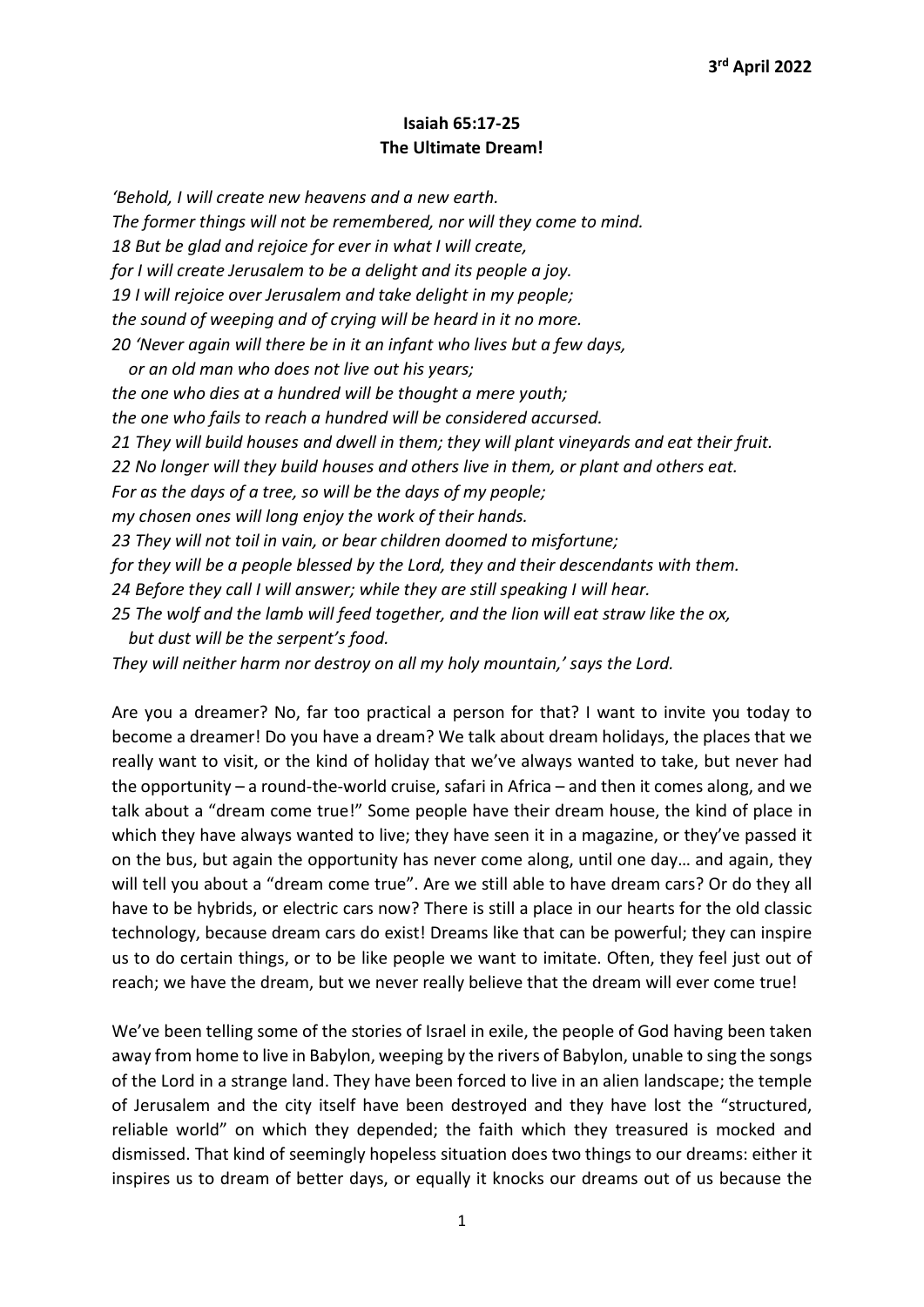situation seems totally hopeless, the "frightening bewilderment" of our situation making it seem impossible even for God's promises to work. Last week, we saw the start of the comeback; maybe the dream is coming true?

Isaiah 65 is full of the Bible's ultimate dream. This is as big as it gets in terms of dreams. Isaiah sees everything being made new, "a new heaven and a new earth" encompassing everything that exists, and everything that has gone before will disappear, forgotten. He paints a picture of a new kind of life, using pictures and ideas that the people will understand, but giving them a whole new dimension. God will create this new world; there will only be joy in this new world; there will be no shadows to cloud this new world, but life will be totally right and good. This dream is about far more than a people returning home at the end of exile; this is about God creating everything new, a whole new world. There are echoes of this dream in the dream that John dreams at the end of the book of Revelation, in chapter 21.

This is complete salvation! How do you describe this complete salvation? Well, the prophet takes what people know – a city, Jerusalem – and uses that as a picture to set the imagination running. The fulfilment of salvation will be life that is complete: the dream is of life that is totally provided for with nothing lacking or missing; it is life that is totally happy, with no shadow to cloud that deep joy; it is life that is totally secure, with nothing to disturb it; it is life that is totally at peace with God and with one another. I'm reluctant to go into the detail of the dream because then we get tied down in that detail and "what does this mean?" when all the time Isaiah has a dream that he wants to share, and the big idea is that God is going to save His people completely and finally and everything will be made new and we will be filled with joy!

"Behold, I will create new heavens and a new earth. The former things will not be remembered…" (verse 1) This dream is shared with a people who remembered Jerusalem being destroyed or at very best being rebuilt but shakily. For many of the Jews who went into exile, their memory of Jerusalem will not be far away from Ukrainian refugees image of their own city as they left it last month, a ruin; a city destroyed by an invading army. Isaiah invites them to dream: God is going to make everything new. The Old Testament quite often uses two opposites to mean everything: a new heaven and a new earth quite simply means that everything in between will be made new as well. This is total. This is a complete remaking of everything; it is too big to grasp in that sense, which is why the prophet paints a picture of long life, secure economic prosperity, God answering prayers almost before they are asked, and the wolf and the lamb eating together. For a people used to their vineyards being raided, or watching people die young, this is a huge dream; everything being made new, and all the old things forgotten. It is a dream that is still to come true.

The apostle John is the dreamer at the end of the New Testament. He invites us to share this same dream. The thing with Bible dreams is that we need to see the big picture without trying to understand all of the detail! At the start of chapter 21 of the book of Revelation, John says: "Then I saw a new heaven and a new earth, for the first heaven and the first earth had passed away…" (Revelation 21, verse 1) and he goes on to describe the new Jerusalem and God being